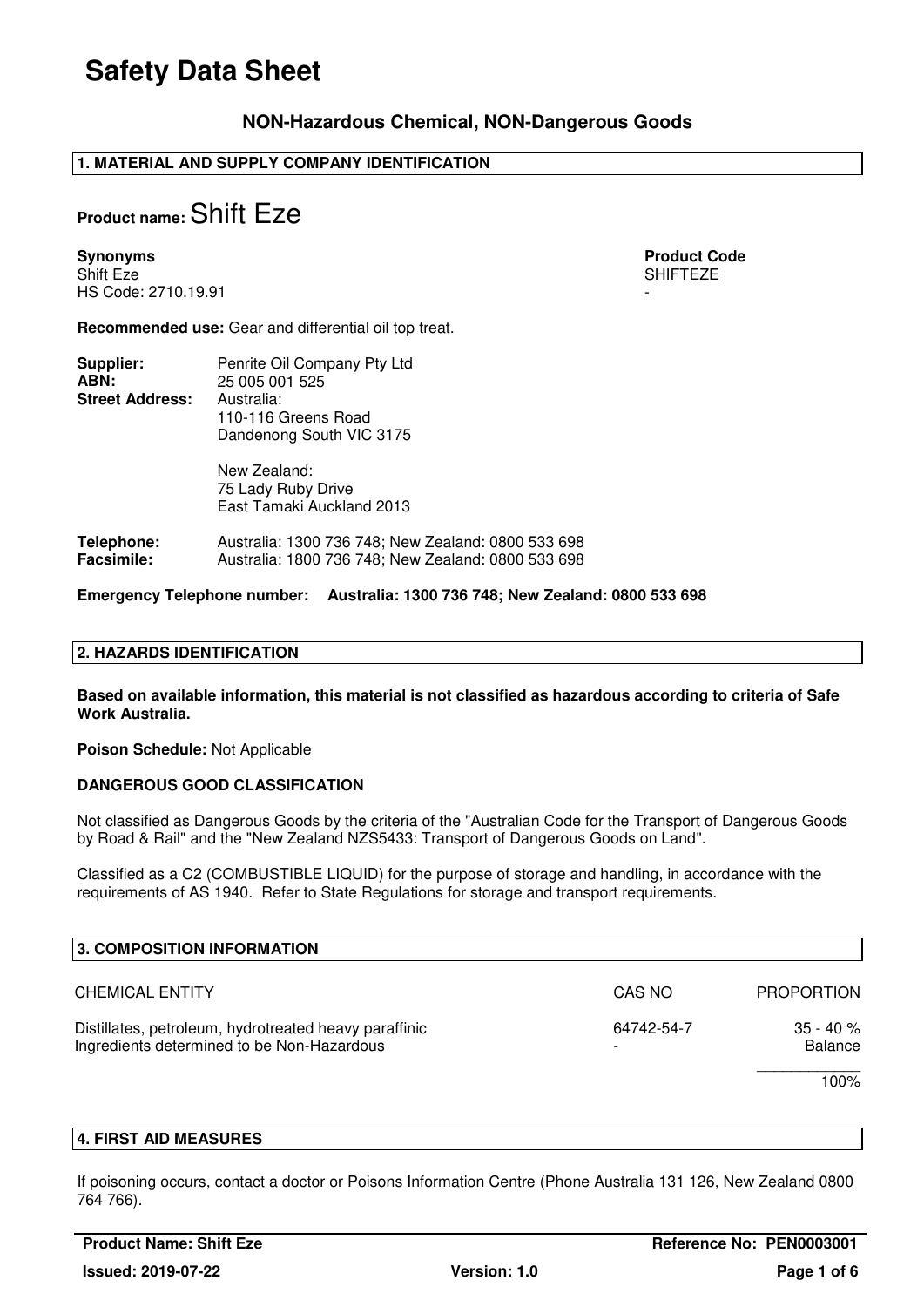**Inhalation:** Remove victim from exposure - avoid becoming a casualty. Remove contaminated clothing and loosen remaining clothing. Allow patient to assume most comfortable position and keep warm. Keep at rest until fully recovered. Seek medical advice if effects persist.

**Skin Contact:** If skin or hair contact occurs, remove contaminated clothing and flush skin and hair with running water. If swelling, redness, blistering or irritation occurs seek medical assistance.

**Eye contact:** If in eyes wash out immediately with water. In all cases of eye contamination it is a sensible precaution to seek medical advice.

**Ingestion:** Rinse mouth with water. If swallowed, do NOT induce vomiting. Give a glass of water to drink. Never give anything by the mouth to an unconscious patient. If vomiting occurs give further water. Seek medical advice.

**PPE for First Aiders:** Wear safety shoes, overalls, gloves, safety glasses. Available information suggests that gloves made from nitrile rubber should be suitable for intermittent contact. However, due to variations in glove construction and local conditions, the user should make a final assessment. Always wash hands before smoking, eating, drinking or using the toilet. Wash contaminated clothing and other protective equipment before storing or re-using.

**Notes to physician:** Treat symptomatically.

#### **5. FIRE FIGHTING MEASURES**

**Hazchem Code:** Not applicable.

**Suitable extinguishing media:** If material is involved in a fire use water fog (or if unavailable fine water spray), alcohol resistant foam, standard foam, dry agent (carbon dioxide, dry chemical powder).

**Specific hazards:** Combustible liquid.

**Fire fighting further advice:** On burning or decomposing may emit toxic fumes. Fire fighters to wear selfcontained breathing apparatus and suitable protective clothing if risk of exposure to vapour or products of combustion or decomposition.

### **6. ACCIDENTAL RELEASE MEASURES**

#### **SMALL SPILLS**

Wear protective equipment to prevent skin and eye contamination. Avoid inhalation of vapours or dust. Wipe up with absorbent (clean rag or paper towels). Collect and seal in properly labelled containers or drums for disposal.

#### **LARGE SPILLS**

Clear area of all unprotected personnel. Slippery when spilt. Avoid accidents, clean up immediately. Wear protective equipment to prevent skin and eye contamination and the inhalation of vapours. Work up wind or increase ventilation. Contain - prevent run off into drains and waterways. Use absorbent (soil, sand or other inert material). Collect and seal in properly labelled containers or drums for disposal. If contamination of crops, sewers or waterways has occurred advise local emergency services.

#### **Dangerous Goods - Initial Emergency Response Guide No:** Not applicable

#### **7. HANDLING AND STORAGE**

**Handling:** Avoid eye contact and repeated or prolonged skin contact. Avoid inhalation of vapour, mist or aerosols.

**Storage:** Store in a cool, dry, well-ventilated place and out of direct sunlight. Store away from foodstuffs. Store away from incompatible materials described in Section 10. Store away from sources of heat and/or ignition.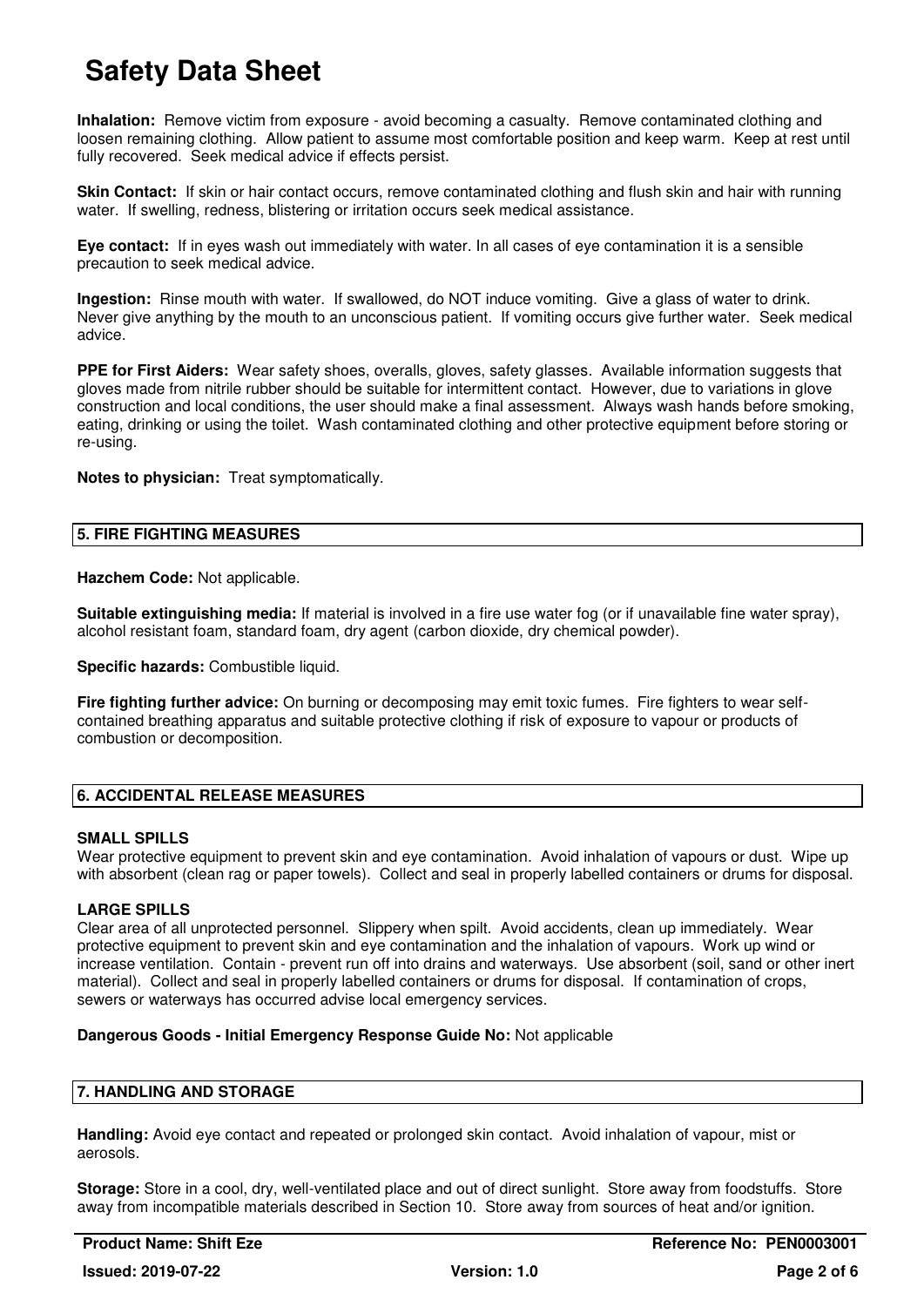Keep container standing upright. Keep containers closed when not in use - check regularly for leaks.

Classified as a C2 (COMBUSTIBLE LIQUID) for the purpose of storage and handling, in accordance with the requirements of AS 1940. Refer to State Regulations for storage and transport requirements.

#### **8. EXPOSURE CONTROLS / PERSONAL PROTECTION**

#### **National occupational exposure limits:**

|                           | TWA    |             | <b>STEL</b>              |                          | <b>NOTICES</b> |
|---------------------------|--------|-------------|--------------------------|--------------------------|----------------|
|                           | ppm    | mq/m3       | ppm                      | mq/m3                    |                |
| Oil mist, refined mineral | $\sim$ | $5^{\circ}$ | $\overline{\phantom{a}}$ | $\overline{\phantom{0}}$ |                |

As published by Safe Work Australia.

TWA - The time-weighted average airborne concentration over an eight-hour working day, for a five-day working week over an entire working life.

STEL (Short Term Exposure Limit) - the average airborne concentration over a 15 minute period which should not be exceeded at any time during a normal eight-hour workday.

These Exposure Standards are guides to be used in the control of occupational health hazards. All atmospheric contamination should be kept to as low a level as is workable. These exposure standards should not be used as fine dividing lines between safe and dangerous concentrations of chemicals. They are not a measure of relative toxicity.

If the directions for use on the product label are followed, exposure of individuals using the product should not exceed the above standard. The standard was created for workers who are routinely, potentially exposed during product manufacture.

**Biological Limit Values:** As per the "National Model Regulations for the Control of Workplace Hazardous Substances (Safe Work Australia)" the ingredients in this material do not have a Biological Limit Allocated.

**Engineering Measures:** Ensure ventilation is adequate to maintain air concentrations below Exposure Standards. Use only in well ventilated areas. Use with local exhaust ventilation or while wearing appropriate respirator. Vapour heavier than air - prevent concentration in hollows or sumps. Do NOT enter confined spaces where vapour may have collected.

**Personal Protection Equipment:** SAFETY SHOES, OVERALLS, GLOVES, SAFETY GLASSES.

Personal protective equipment (PPE) must be suitable for the nature of the work and any hazard associated with the work as identified by the risk assessment conducted.

When handling individual retail packs no personal protection equipment is required.

Wear safety shoes, overalls, gloves, safety glasses. Available information suggests that gloves made from nitrile rubber should be suitable for intermittent contact. However, due to variations in glove construction and local conditions, the user should make a final assessment. Always wash hands before smoking, eating, drinking or using the toilet. Wash contaminated clothing and other protective equipment before storing or re-using.

**Hygiene measures:** Keep away from food, drink and animal feeding stuffs. When using do not eat, drink or smoke. Wash hands prior to eating, drinking or smoking. Avoid contact with clothing. Avoid eye contact and repeated or prolonged skin contact. Avoid inhalation of vapour, mist or aerosols. Ensure that eyewash stations and safety showers are close to the workstation location.

### **9. PHYSICAL AND CHEMICAL PROPERTIES**

**Form:** Viscous Liquid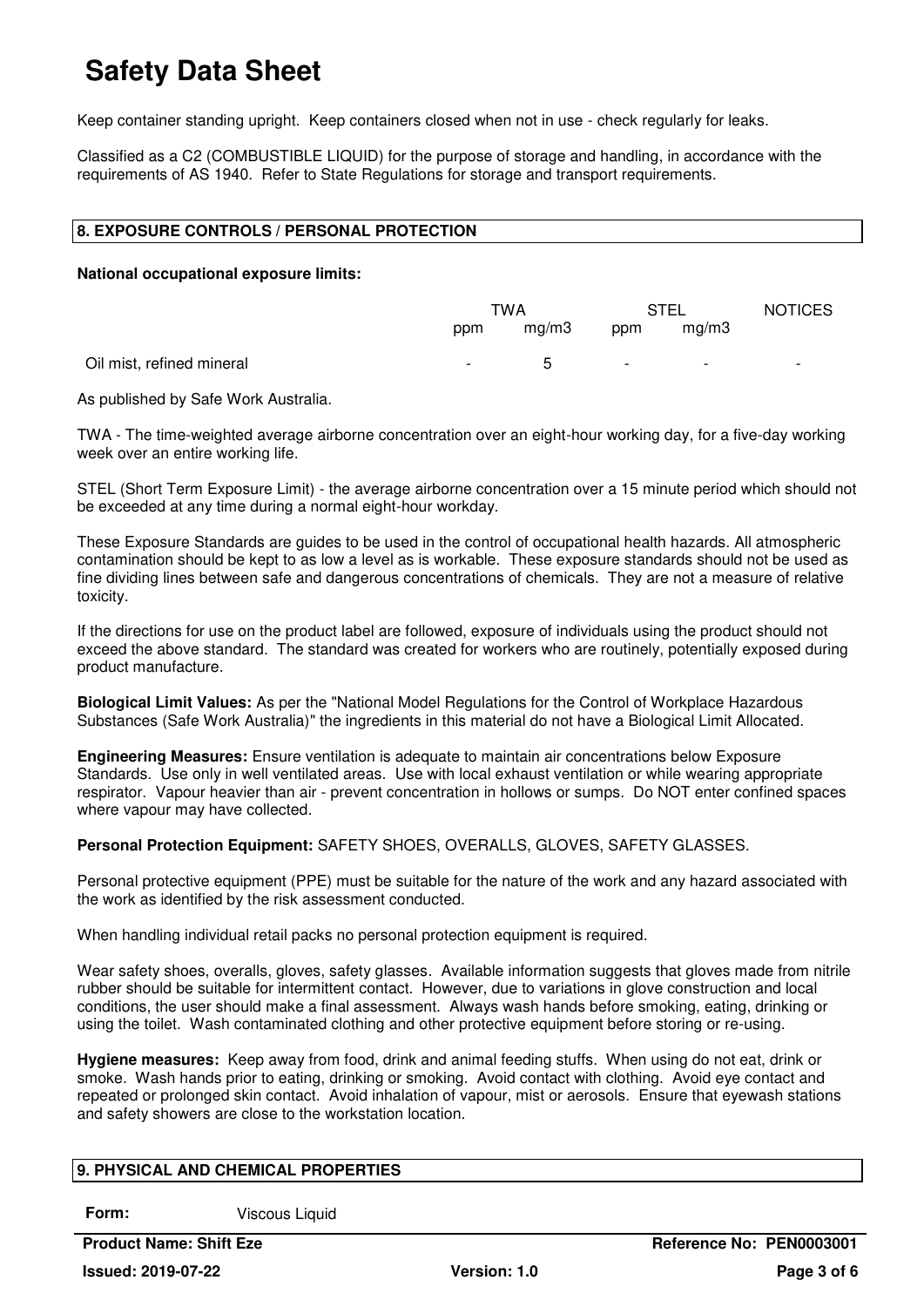| Colour:                                 | Grey - black to yellow - brown |                               |  |
|-----------------------------------------|--------------------------------|-------------------------------|--|
| Odour:                                  | Petroleum                      |                               |  |
| Solubility:                             |                                | Insoluble in water            |  |
| Density:                                |                                | 0.88 g/cm <sup>3</sup> @ 15°C |  |
| <b>Relative Vapour Density (air=1):</b> |                                | >1                            |  |
| Vapour Pressure (20 °C):                |                                | N Av                          |  |
| Flash Point (°C):                       |                                | 223                           |  |
| Flammability Limits (%):                |                                | N Av                          |  |
| Autoignition Temperature (°C):          |                                | N Av                          |  |
| Melting Point/Range (°C):               |                                | N Av                          |  |
| Boiling Point/Range (°C):               |                                | >149                          |  |
| pH:                                     |                                | N App                         |  |
| <b>Viscosity:</b>                       |                                | 65 cSt @ 100°C                |  |
| Total VOC (g/Litre):                    |                                | N Av                          |  |
|                                         |                                |                               |  |

(Typical values only - consult specification sheet)  $N Av = Not available, N App = Not applicable$ 

#### **10. STABILITY AND REACTIVITY**

**Chemical stability:** This material is thermally stable when stored and used as directed.

**Conditions to avoid:** Elevated temperatures and sources of ignition.

**Incompatible materials:** Oxidising agents.

**Hazardous decomposition products:** Oxides of carbon and nitrogen, smoke and other toxic fumes.

**Hazardous reactions:** No known hazardous reactions.

#### **11. TOXICOLOGICAL INFORMATION**

No adverse health effects expected if the product is handled in accordance with this Safety Data Sheet and the product label. Symptoms or effects that may arise if the product is mishandled and overexposure occurs are:

#### **Acute Effects**

**Inhalation:** Material may be an irritant to mucous membranes and respiratory tract.

**Skin contact:** Contact with skin may result in irritation.

**Ingestion:** Swallowing can result in nausea, vomiting and irritation of the gastrointestinal tract.

**Eye contact:** May be an eye irritant.

#### **Acute toxicity**

**Inhalation:** This material has been classified as non-hazardous. Acute toxicity estimate (based on ingredients): LC50 > 20.0 mg/L for vapours or LC50 > 5.0 mg/L for dust and mist or LC50 > 20,000 ppm for gas

**Skin contact:** This material has been classified as non-hazardous. Acute toxicity estimate (based on ingredients): >2,000 mg/Kg bw

**Ingestion:** This material has been classified as non-hazardous. Acute toxicity estimate (based on ingredients): >2,000 mg/Kg bw

**Corrosion/Irritancy:** Eye: this material has been classified as not corrosive or irritating to eyes. Skin: this material has been classified as not corrosive or irritating to skin.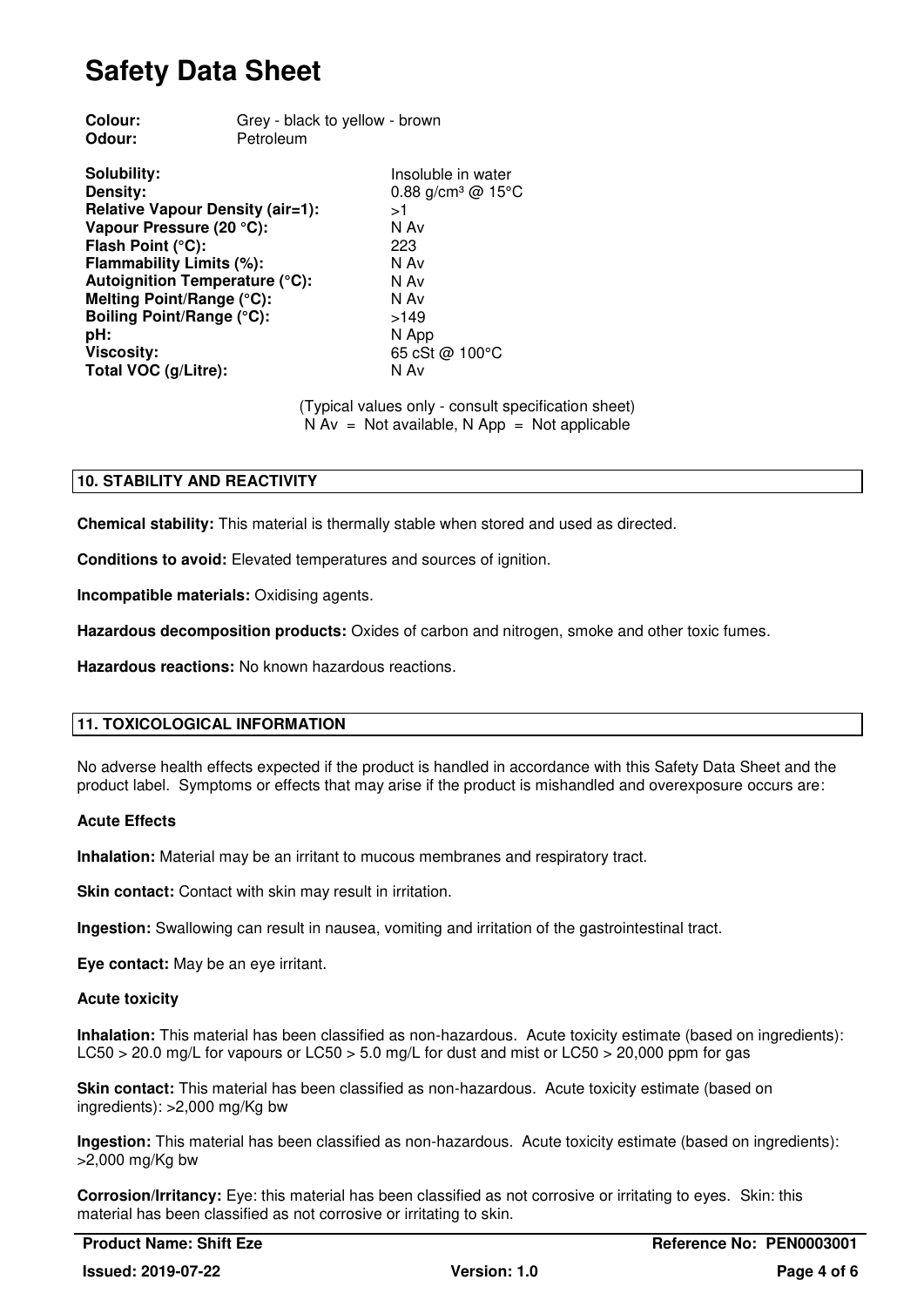**Sensitisation:** Inhalation: this material has been classified as not a respiratory sensitiser. Skin: this material has been classified as not a skin sensitiser.

**Aspiration hazard:** This material has been classified as non-hazardous.

**Specific target organ toxicity (single exposure):** This material has been classified as non-hazardous.

#### **Chronic Toxicity**

**Mutagenicity:** This material has been classified as non-hazardous.

**Carcinogenicity:** This material has been classified as non-hazardous.

**Reproductive toxicity (including via lactation):** This material has been classified as non-hazardous.

**Specific target organ toxicity (repeat exposure):** This material has been classified as non-hazardous.

#### **12. ECOLOGICAL INFORMATION**

Avoid contaminating waterways.

**Acute aquatic hazard:** This material has been classified as non-hazardous. Acute toxicity estimate (based on ingredients): >100 mg/L

**Long-term aquatic hazard:** This material has been classified as non-hazardous. Non-rapidly or rapidly degradable substance for which there are adequate chronic toxicity data available OR in the absence of chronic toxicity data, Acute toxicity estimate (based on ingredients): >100 mg/L, where the substance is not rapidly degradable and/or BCF  $<$  500 and/or log  $K_{ow}$   $<$  4.

**Ecotoxicity:** No information available.

**Persistence and degradability:** No information available.

**Bioaccumulative potential:** No information available.

**Mobility:** No information available.

#### **13. DISPOSAL CONSIDERATIONS**

Persons conducting disposal, recycling or reclamation activities should ensure that appropriate personal protection equipment is used, see "Section 8. Exposure Controls and Personal Protection" of this SDS.

If possible material and its container should be recycled. If material or container cannot be recycled, dispose in accordance with local, regional, national and international Regulations.

#### **14. TRANSPORT INFORMATION**

#### **ROAD AND RAIL TRANSPORT**

Not classified as Dangerous Goods by the criteria of the "Australian Code for the Transport of Dangerous Goods by Road & Rail" and the "New Zealand NZS5433: Transport of Dangerous Goods on Land".

#### **MARINE TRANSPORT**

Not classified as Dangerous Goods by the criteria of the International Maritime Dangerous Goods Code (IMDG Code) for transport by sea.

#### **AIR TRANSPORT**